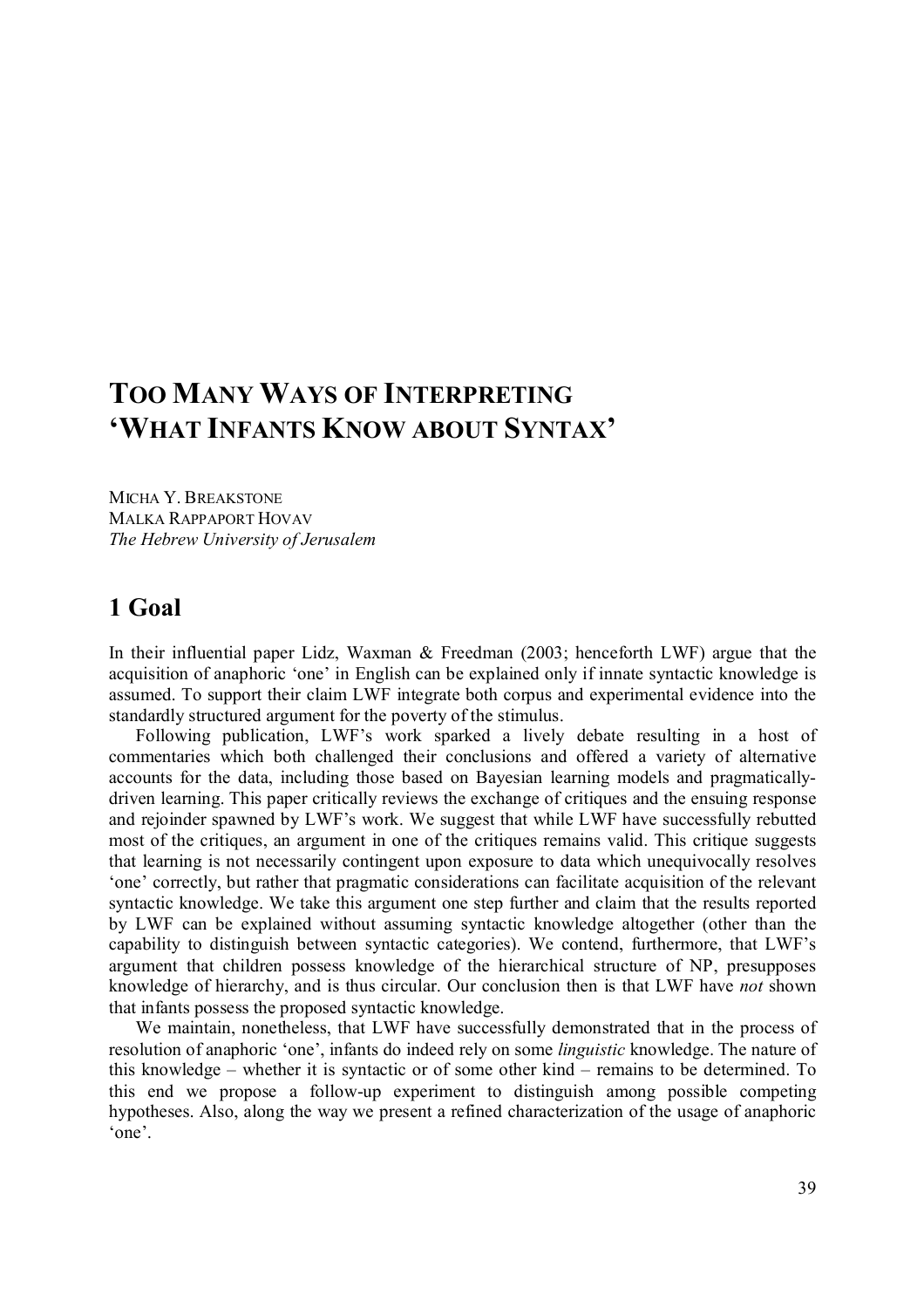Crucially, it is not our goal to show that innate syntactic knowledge is not a prerequisite for language acquisition, but only that one must be extremely careful about evidence presented in support of such arguments, especially, when such arguments regularly come under attack by scientists employing general statistical models.

### **2 LWF's Argument for Innate Syntactic Knowledge**

In their original paper, LWF present experimental results which they take as evidence that 18month old infants possess knowledge of the internal phrase structure of NPs. Such knowledge, LWF argue, could not have been acquired by the infants from the linguistic environment, because the environment does not provide sufficient evidence, and should thus be taken as support for the existence of innate syntactic knowledge. LWF's argument, originally formulated in Baker, 1978 (see also Hamburger & Crain, 1984; Hornstein & Lightfoot, 1981; Lightfoot, 1982) is structured as follows.

It is generally accepted that NPs contain an internal *nested structure*, rather than a *flat structure* (Figure 1). Evidence that linguists cite in support of this hypothesis includes examples such as (1) below, in which 'one' is typically interpreted as referring to a 'red ball', rather than simply a 'ball'. Assuming anaphoric reference is limited to constituents, examples such as (1) are compatible only with the nested structure hypothesis, since only under this hypothesis does 'red ball' form a constituent. It follows that English speakers possess knowledge of the nested structure.

(1) I'll play with this red ball and you can play with that one.



Figure 1: *Competing hypotheses for NP structure (adapted from Regier and Gahl, 2004)*

The question is how speakers of English come to possess this knowledge. LWF argue that sentences such as (1) which may be of the sort that children are exposed to, are insufficient for acquisition. Their reasoning is that any context in which (1) is felicitously uttered supports reference of 'one' to both 'ball' and 'red ball', because any suitable referent, being a red ball, is in particular a ball. Hence, any felicitous utterance would be consistent with both hypotheses, and would not allow the learner to distinguish between the two. Instead, LWF argue, unequivocal utterances such as (2) in the specified context are crucial for acquisition. The fact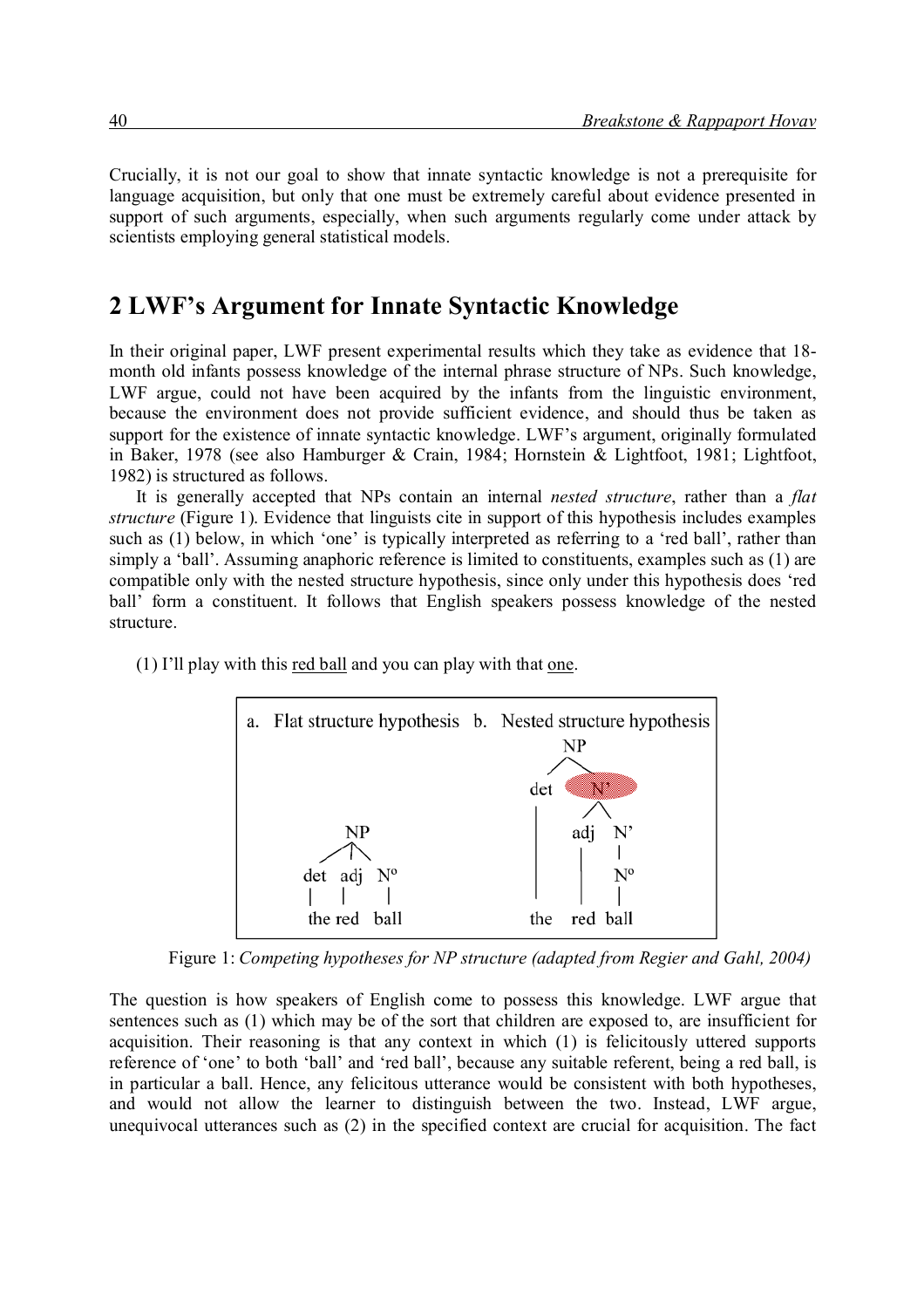that (2) can be felicitously uttered when *Max has a blue ball*, distinguishes between the two hypotheses, as it is compatible only with 'one' referring to a 'red ball', and not with 'one' referring to a 'ball', i.e. only with the nested structure hypothesis. LWF argue that such examples constitute indispensable evidence for correct acquisition.

(2) Chris has a red ball but Max doesn't have one. [*Context: Max has a blue ball*]

LWF's next step is to show that indispensable evidence such as (2) is not available to infants. In a corpus analysis comprising 55,000 parental speech utterances from the CHILDES database, LWF found that a mere 0.2% of the anaphoric usages of 'one' constituted unequivocal evidence for the nested structure. In comparison, 0.5% of the cases constituted ungrammatical usages of 'one'. LWF conclude that the indispensable evidence occurs at a level indistinguishable from noise, rendering it essentially unavailable to learners.

The final step for LWF is to argue that despite the unavailability of the critical evidence for acquisition, infants do possess the relevant knowledge (namely the correct nested structure hypothesis); they conclude that since children are not exposed to evidence which lead them to this structure, it must be the case that this syntactic knowledge is innate. To show that infants possess the relevant knowledge, they report results of the following experimental procedure.

Infants first underwent a familiarization phase in which they were presented with a single labeled item (*"Here's a yellow bottle"*). Following familiarization, two items (e.g. a yellow bottle and a red bottle) were presented to the infants who were randomly assigned a control or an anaphoric condition. In the control condition, infants heard a neutral phrase (*"Now look. What do you see now?"*) while in the anaphoric condition, subjects heard a phrase using the anaphoric expression 'one' (*"Now look. Do you see another one?"*). See Figures 2 and 3.





Figure 2: *Familiarization phase* **Figure 3:** *Anaphoric and control conditions (a yellow bottle is shown) (a yellow bottle and a red bottle are shown)*

Results showed that in the control condition infants preferred to look at the novel item (i.e. the red bottle in the example above) while in the anaphoric condition infants preferred to look at the familiar item (the yellow bottle). Assuming subjects prefer an item matching the linguistic stimulus (if available), LWF take this as evidence that infants know that the internal structure of NP is hierarchical, since reference to the familiar item is only possible assuming a nested structure. The significant difference between the control condition and the anaphoric condition is the reference to the yellow bottle by the NP "another one". In order for the yellow bottle to match this phrase, "one" must correspond to "yellow bottle" uttered in the familiarization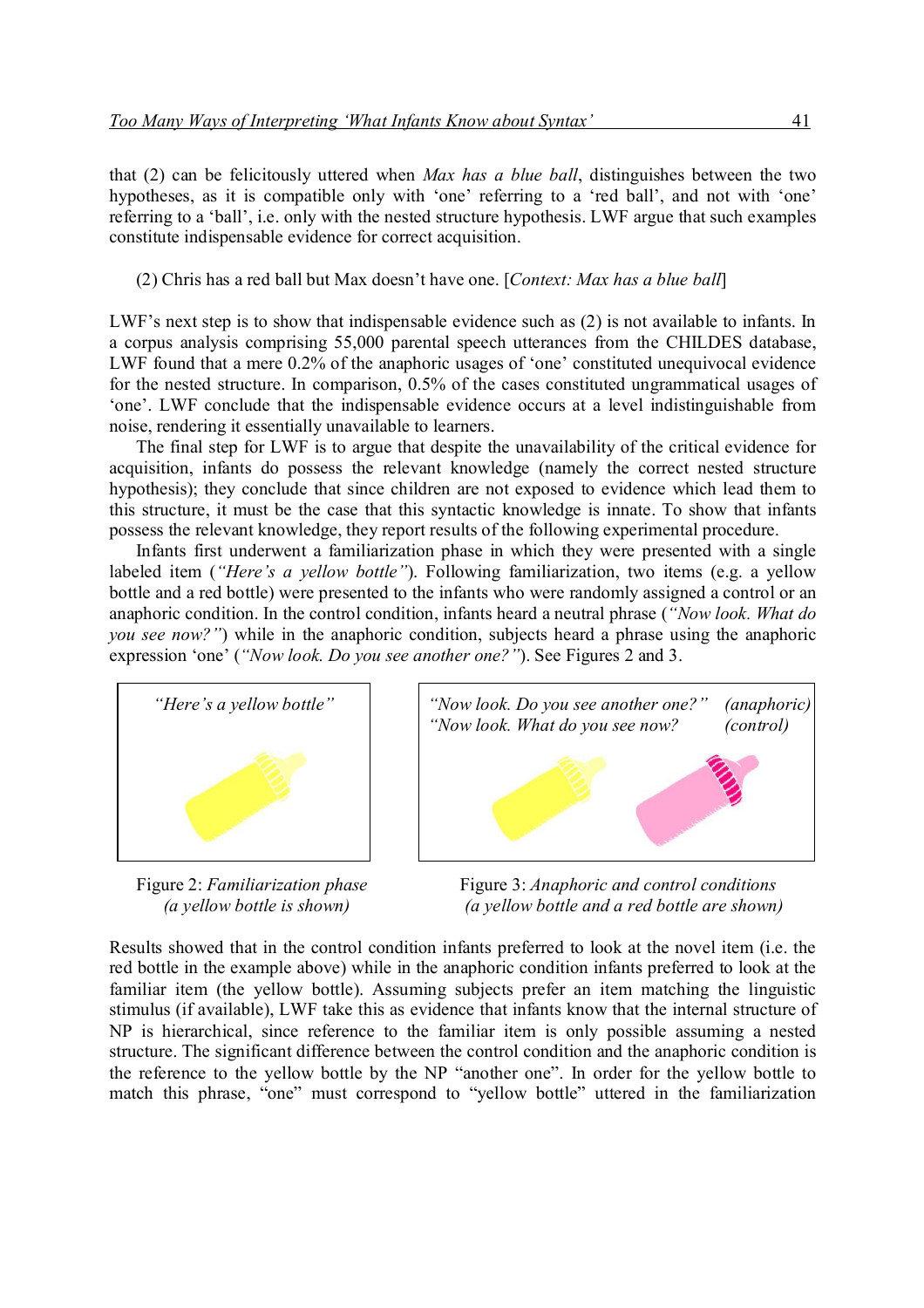process, which must, then, form a constituent. Taken together with the unavailability of the critical data, LWF take this as support for innate syntactic knowledge.

### **3 Critiques, Reply and Rejoinder**

Following its publication, three critiques were launched against LWF's argumentation, each challenging their work on substantially different grounds. These critiques were answered in a reply by Lidz & Waxman (2004; henceforth LW). Five years later a rejoinder was published, rekindling the debate. This section surveys the entire exchange, and concludes that all the critiques but one have been successfully rebutted.

#### **3.1 Tomasello's Critique and LW's Reply**

Tomasello (2004) challenges the syntactic nature of the findings reported by LWF, essentially arguing that the infants' performance in LWF's experiment had nothing to do with syntactic knowledge. Rather than 'one' being interpreted as an independent semantic unit in the anaphoric condition, Tomasello contends that for the infants 'another one' is a single unanalyzed unit, which the infants match against the most similar available stimulus. The meaning of 'another one', according to Tomasello, is not determined by syntax, and its interpretation can be learned from nonlinguistic contexts where it is used to refer to a similar object already under consideration. An example of the latter would be a hypothetical scenario in which a child is playing with a red block (which is not referred to linguistically) and then someone says, "Here's another one". In Tomasello's view, the expression "another one" could only refer to another red block (counter to our intuitions). Tomasello suggests that the same results would obtain if instead of hearing "Here's a yellow bottle" at familiarization, the children just heard an attention getter such as "Look at this!"

LW's response to Tomasello is two-tiered. Firstly, they argue, only 0.37% of anaphoric uses of 'one' occur as part of the expression 'another one' with no linguistic antecedent, so such contexts are probably insufficient for acquisition. Secondly, LW point to direct empirical evidence against Tomasello's proposed account coming from Waxman and Markow (1998; henceforth WM). WM report experimental results for a procedure wherein infants were presented a yellow car with the words "See this. Look at this," (an 'attention getter' in Tomasello's terms). Crucially, the yellow car was not referred to as "a yellow car." When asked *"Can you find another one?"*, infants showed no reliable preference for the more similar yellow car over a green car. This, LWF correctly argue, is empirical evidence that in the absence of the appropriate linguistic antecedent, infants don't interpret 'another one' as referring to the most similar object, undermining Tomasello's proposal.

#### **3.2 Akhtar, Callanan, Pullum & Scholz's Critique and LW's Reply**

Akhtar, Callanan, Pullum & Scholz (2004; henceforth ACPS) challenge LWF's conclusion on two distinct grounds.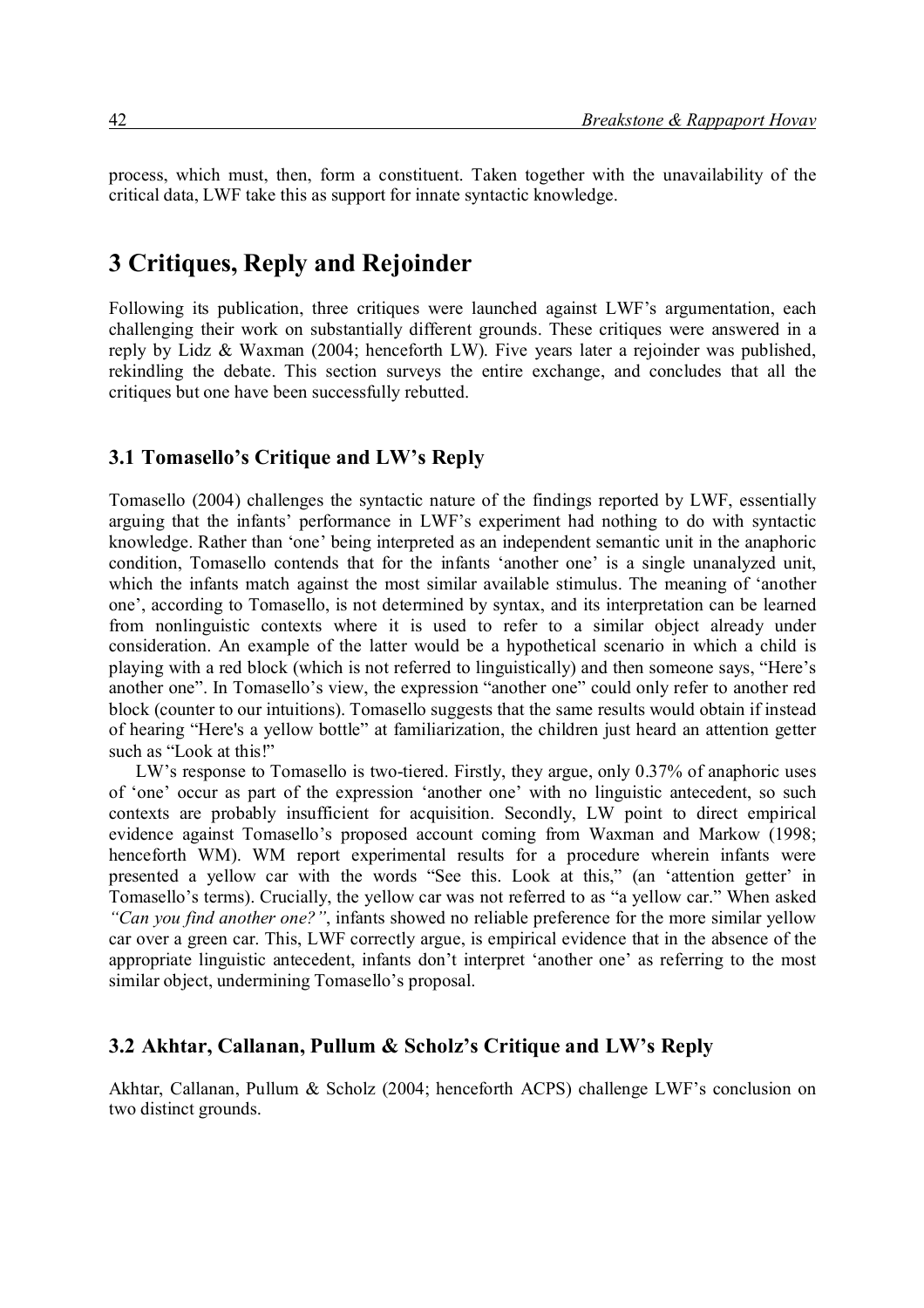Firstly, they contest LWF's assertion that acquisition is contingent on evidence that unequivocally distinguishes between a flat structure and a nested structure (such as example (2) above). Instead, ACPS theorize that a pragmatically driven assumption could support acquisition of the nested structure hypothesis. Assume that occurrence of an adjective (e.g. 'yellow') in an antecedent NP makes it relevant for subsequent utterances by virtue of pragmatic relevance. Learners would thus assume this property ('yellow') in interpreting a subsequent use of 'one' even if it is not entailed by the sentence. As a result, even if the utterance is *compatible* with a minimal antecedent (i.e. 'one' = 'bottle') the relevance of the adjective would drive the learners to assume a more complex antecedent (i.e. 'one' = 'yellow bottle'). Additionally, ACPS argue, exophoric uses of 'one' (i.e. uses lacking a linguistic antecedent) could serve as indispensable evidence for analogous acquisition of anaphoric 'one'.

Secondly, ACPS contest LWF's unavailability argument, in that even if indispensable evidence occurs at a rate of only 0.2%, this would amount to dozens of examples across the first two years of life, which might be sufficient for learning.

Regarding acquisition being driven by pragmatic relevance, LW argue this would be much too general. If pragmatic relevance of an adjective ('yellow') in an antecedent NP makes it relevant for subsequent utterances, this should not be limited to anaphoric 'one'. Rather, such an assumption would make this property relevant also in the control condition (*"what do you see now?"*) contra LWF's findings. Also, learning by analogous exophoric evidence as suggested by ACPS, runs into the same issues that Tomasello's argument does, namely dearth of evidence and contrasting empirical findings by WM.

As for indispensable evidence accumulating over time, LW respond that along with the increasing of evidence, ungrammatical uses accumulate as well, and that since ungrammaticality isn't tagged as such, the problem remains of acquiring knowledge supported by evidence occurring at similar rates.

Some of LW's responses to ACPS seem to us to be valid. However, we do think that ACPS's point about the pragmatic relevance of the adjective guiding the child to the correct resolution of anaphoric 'one' cannot be dismissed by the assumption that it would over-generate to the control condition, as LW argue. The difference between the anaphoric condition and the control condition is precisely that the use of 'one' instructs the infants to look for something previously mentioned in the linguistic antecedent (so they prefer to look at the yellow bottle), whereas in the control condition the question presented to the infants does not (and hence, infants prefer the novel item). We will build on this insight in our account in Section 4.

#### **3.3 Regier and Gahl's Critique and LW's Reply**

Regier and Gahl (2004; henceforth RG) employ a formal statistical learning model, which they argue demonstrates that acquisition *can* be achieved given the available evidence. In a nutshell, RG argue that absence of data is itself evidence against hypotheses that predict occurrence of such data. Thus, under certain conditions, acquisition can occur even in the absence of positive evidence. To explicate, imagine a scenario in which (3) is uttered, and 'one' is understood to refer to a ball that happens to be red.

(3) I'll play with this red ball and you can play with that one.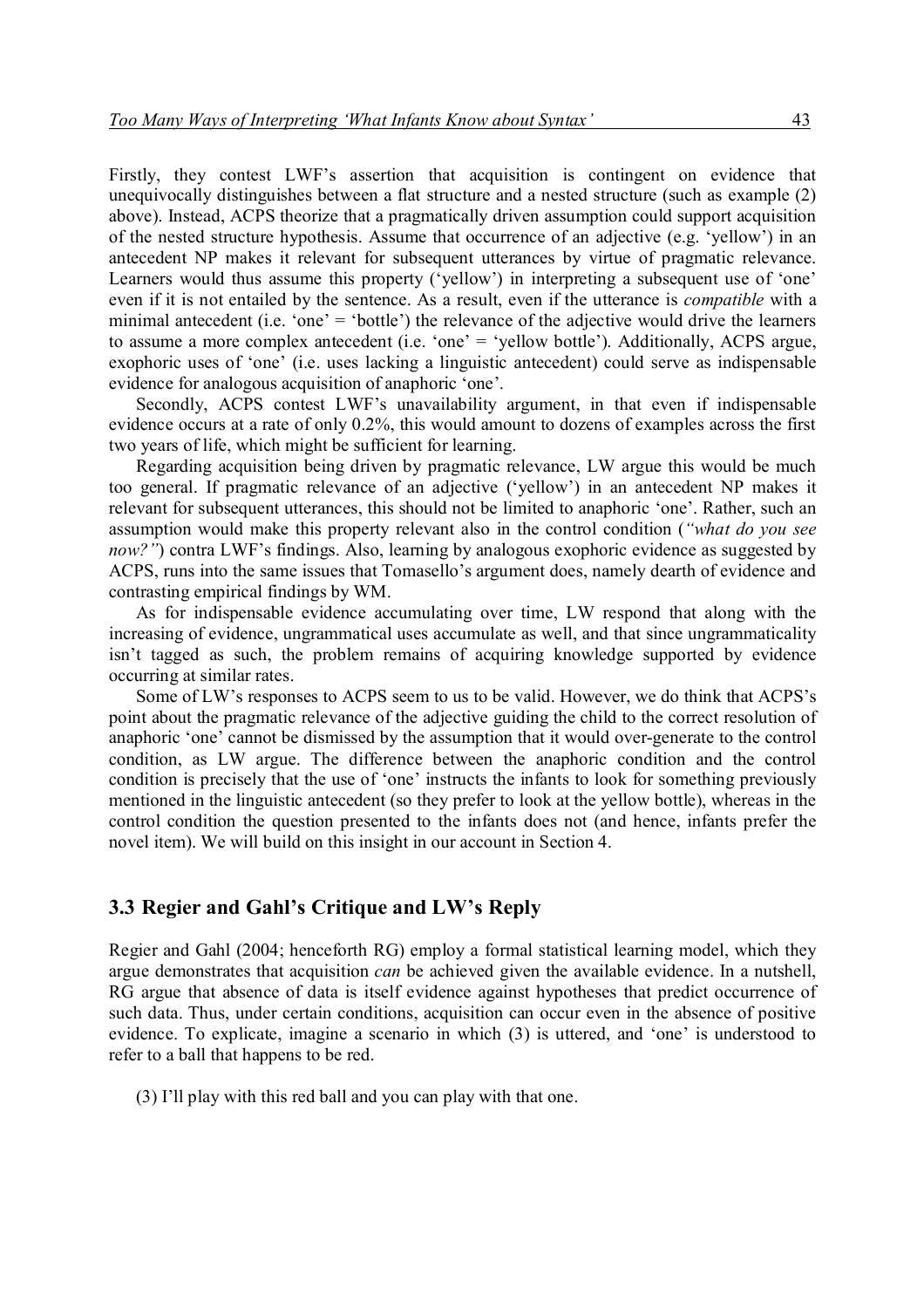Note, that the fact that 'one' refers to the higher N' ('red ball') is not entailed in this scenario, rather it's merely a consistent option. Other hypotheses consistent with this scenario are that 'one' refers to the lower N' ('ball') or even  $N^0$ .

Assuming that all colors are equally likely, under a lower-N' or  $N^0$  hypothesis one would expect that over time at least in some cases the referent would turn out to be a non-red ball. However, because in reality the correct hypothesis is the higher-N' hypothesis (as demonstrated by the fact that such sentences are typically understood as referring to another red ball), non-red balls will never be attested. The more such events occur without evidence predicted by competing hypotheses (i.e. non-red balls) the less probable the competing hypotheses are. In this sense, absence of evidence predicted by competing hypotheses is negative evidence against them. Thus acquisition might occur even in the absence of unequivocal evidence.

RG present a formal statistical model that learns the correct hypothesis. Consider the probability of the event *e* in (4) occurring *n* independent times, given the hypotheses in (5).

(4) Event e = *one* refers to a red ball when *"I'll play with this red ball and you can play with that one"* is uttered.

(5) The space of hypotheses and probability of *e* occurring *n* independent times

| H <sub>1</sub> : nested structure; referent is high N' ('red ball') $\Rightarrow$ $p(e^n H_1) = \frac{1}{ H_1 ^n} = \frac{1}{1^n} = 1$ |                                                                      |
|----------------------------------------------------------------------------------------------------------------------------------------|----------------------------------------------------------------------|
| H <sub>2</sub> : nested structure; referent is low N' ('ball') $\rightarrow p(e^n H_2) = \frac{1}{ H_2 ^2} = \frac{1}{\# colors^n}$    |                                                                      |
| H <sub>3</sub> : nested structure; referent is $N^0$ ('ball')                                                                          | $\Rightarrow p(e^n H_3) = \frac{1}{ H_3 ^2} = \frac{1}{\# colors^n}$ |
| H <sub>4</sub> : flat structure; referent is $N^0$ ('ball')                                                                            | $\Rightarrow p(e^n H_4) = \frac{1}{ H_4 ^2} = \frac{1}{\# colors^n}$ |

Applying Bayes' rule, we have that  $p(H|e^n) = p(e^n|H)p(H)/p(e^n)$ . Assuming all hypotheses H have the same *a priori* probability, the absence of 'one' referring to non-red balls, makes  $p(H_1|e^n)$  grow relative to  $p(H_{2,3,4}|e^n)$  as *n* grows. Thus, RG conclude, the correct H<sub>1</sub> hypothesis might be learned even in the absence of unequivocal positive evidence.

LW's response to RG is three-tiered. First, they argue that RG's model does not fit the data children are exposed to, since in RG's model, data always includes an adjective, whereas 95% of the actual data children were exposed to have an antecedent with no adjective. Thus indirect evidence is available but will be trivialized given the overwhelming proportion of data predicted under a 'one' =  $N^0$  hypothesis.

Secondly, LW argue that RG's model is too powerful, since it learns that 'one' must refer to the highest N', which is clearly not the case as can be seen by examples such as (6). According to RG's model, such examples are either impossible or would constitute evidence that 'one' can refer to any color, reducing the effectiveness of indirect evidence.

(6) I have a yellow bottle and you have a blue one.

Finally, LW point out that whereas LWF assumed innate aspects of syntax, RG's model assumes a very restricted hypothesis space, comprising only 4 hypotheses, so that even if RG were correct, acquisition must be extremely constrained.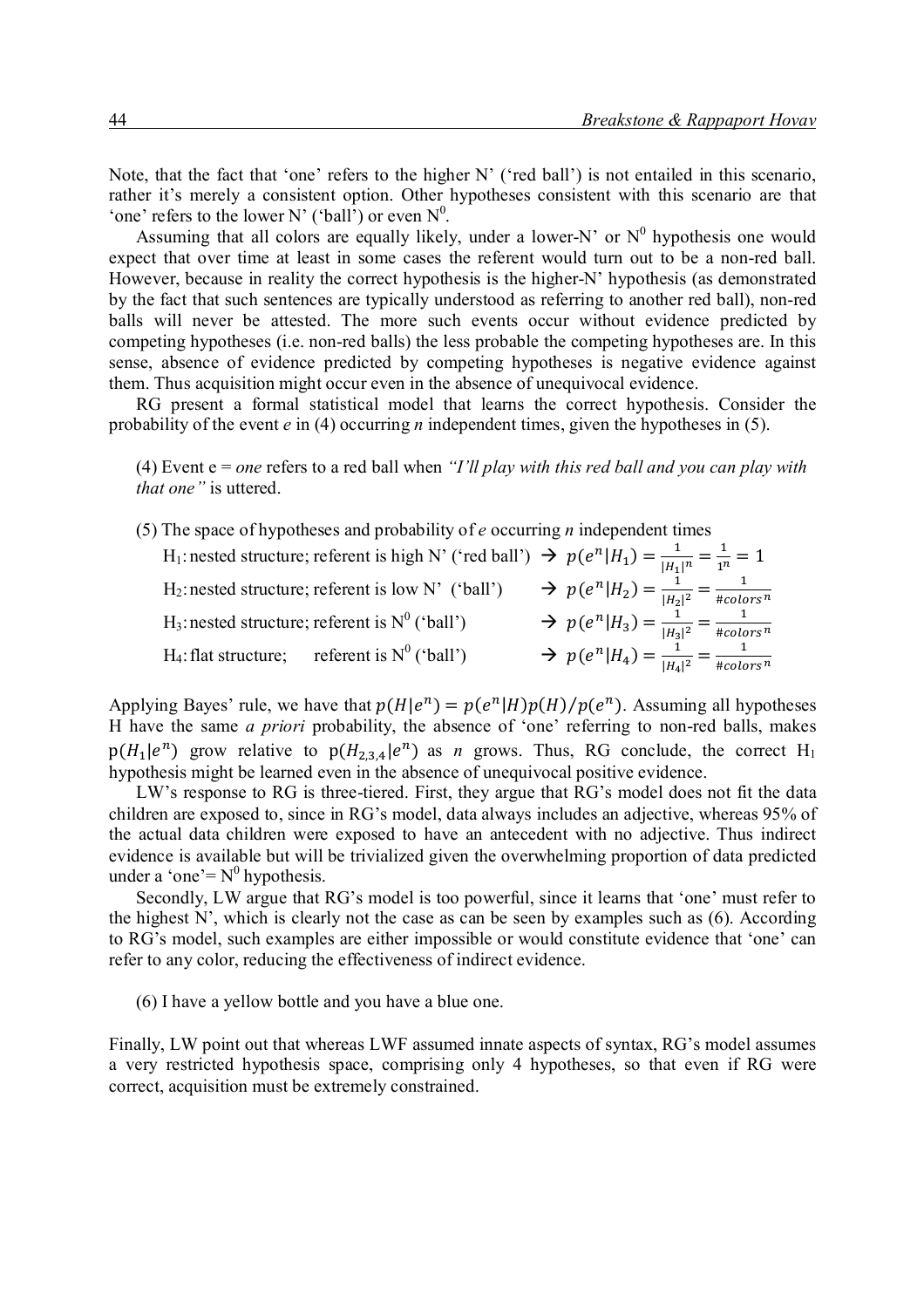#### **3.4 Foraker, Regier, Khetarpal, Perfors & Tenenbaum's Rejoinder**

Foraker, Regier, Khetarpal, Perfors & Tenenbaum (2009; henceforth FRKPT) address LW's second response to RG, namely that RG's model is too powerful in that it predicts that 'one' may refer only to the higher N' and not to any N'. FRKPT describe an alternate model, with the hypothesis space described in (7).

- (7) FRKPT's hypothesis space:
	- $H_1$  'one' may refer to any N'
		- $H_2$  'one' refers to  $N^0$

FRKPT encode these hypotheses with two grammars, identical in everything but one derivation rule for N'/  $N^0$ , respectively, and demonstrate that a Bayesian model can learn the correct H<sub>1</sub>. Although FRKPT's model assumes hierarchical structure, the learning they demonstrate is not trivial, since 'one' =  $N^0$  must be excluded even if a hierarchical structure is assumed, in order to explain the complement/adjunct contrast in (8).

(8) The complement/adjunct contrast \* I'll have a piece of cheese and you can have one of apple. [complement]  $(OK)$  I want the ball with stripes and you can have the one with dots. [adjunct]

In sum, FRKPT demonstrate that assuming hierarchical NP structure, the correct 'one'=any N' hypothesis can be learned from available evidence.

#### **3.5 Interim Summary**

LWF claim to have shown that infants know NPs have a nested phrasal structure and that 'one' may refer to the higher N'. We believe that they have successfully rebutted Tomasello's arguments and some of ACPS's arguments. We have suggested that they have not successfully rebutted the argument that the correct resolution of 'one' can be learned by a pragmaticallydriven learning strategy. As for the challenges coming from those arguing that a statistical model can learn the proper resolution of 'one', we note that the model which most successfully learns the appropriate resolution of 'one' still assumes hierarchical knowledge, and so it does not refute the existence of innate syntactic knowledge. In what follows we propose a novel critique of LWF's results. It is based on the existence of a pragmatically driven learning mechanism, as proposed by ACPS, but rather than arguing that pragmatic considerations can facilitate acquisition of the relevant syntactic knowledge, we propose that such considerations may obviate the need to assume syntactic knowledge altogether. Additionally we argue that, like in the case of FRKPT, LWF's arguments presuppose the very knowledge (hierarchy) they are trying to prove the children have. We therefore suggest that while LWF may have shown that infants know how to resolve 'one', it is unclear that this knowledge should be syntactically characterized.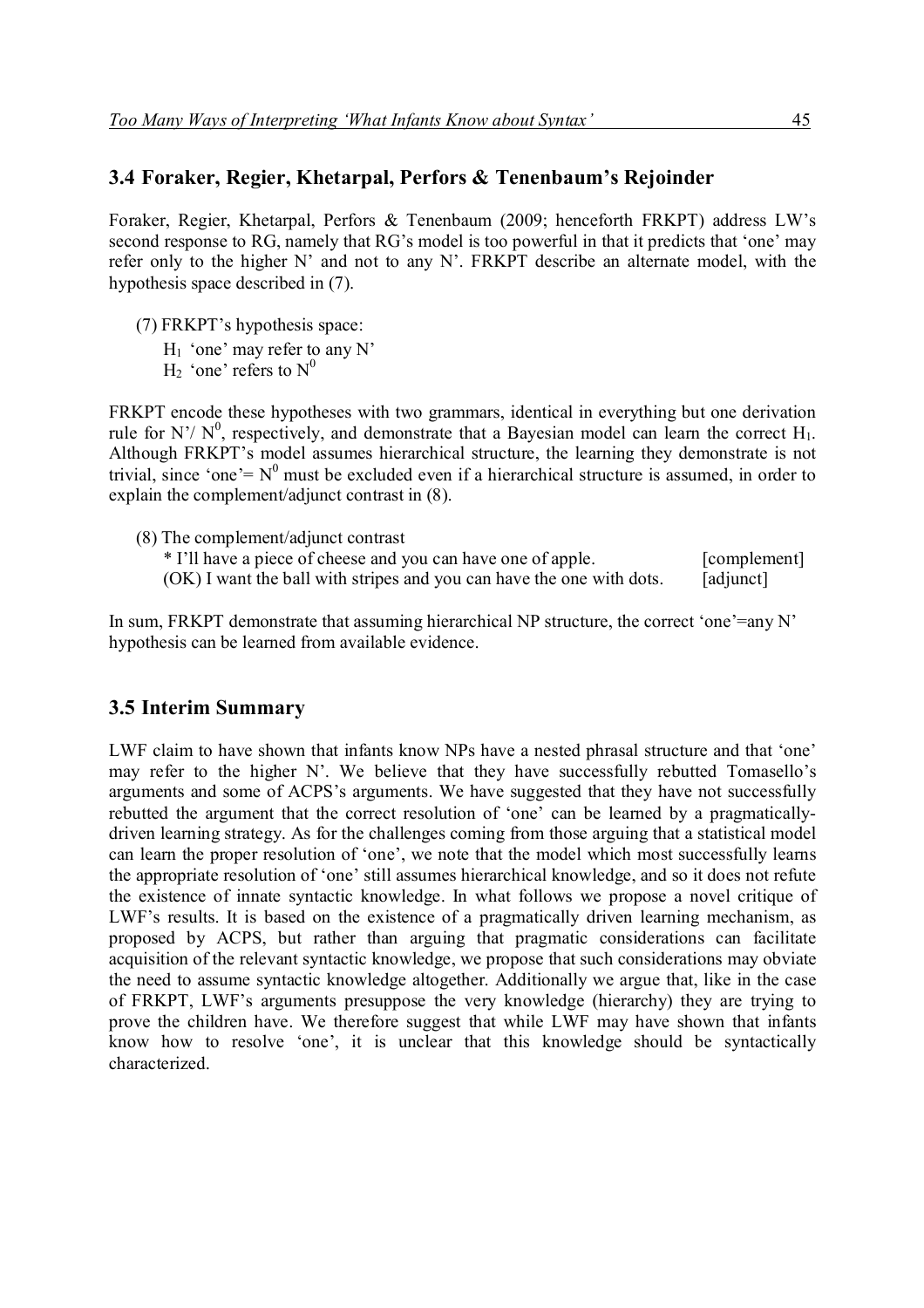# **4 A Novel Critique**

Although 'one' is typically argued to refer to any N', in adult grammar 'one' is not entirely free to refer to any N'. Rather, by default 'one' refers to a maximal N'. To exemplify, consider the inappropriateness of a red apple being fetched after (9) is uttered.

(9) I put some green apples in the fridge. Go bring me one.

LWF's findings are consistent with this observation, since in their experiment 'one' presumably picks out the higher N'. In fact, LWF's results would be predicted even if infants' grammar allowed 'one' to refer *only* to a maximal N' (rather than to any N'). Rather than questioning the availability of sufficient evidence to support this, we ask whether in fact these results necessarily lead one to the conclusion that children possess knowledge of syntactic hierarchy. In other words, could the infants be emulating an understanding of 'one' denoting a referent specified by the higher N' without knowledge of the syntactic structure, that is, without having a notion of an N'? We argue that this in fact possible.

In their paper, WM provide evidence that infants are able to distinguish between syntactic categories, specifically, nominal and adjectival categories (N and A, respectively). Consider the possibility that for infants, anaphoric 'one' singles out a member of the category referred to by the nominal in the linguistic antecedent. Since it is a property of 'one' that it instructs the hearer to pick out a referent based on the linguistic antecedent, the infants will use whatever information present in the antecedent to determine this category. That is, the infants will take 'one' to pick out a member of the most highly specified category in the antecedent. To explicate, our proposal is given in (10).

(10) Proposal for how infants resolve the referent of 'one'

'one' is taken to single out a member of the most specific available category

- (a) When there is a linguistic antecedent consisting of a noun and an adjective, 'one' singles out a member of the category defined by A+N.
- (b) When there is a linguistic antecedent with no adjective, 'one' singles out a member of the category defined by N.
- (c) When there is no linguistic antecedent, a member of the category defined by a contextually recovered N is chosen, since there is no way to induce from context which adjective would be relevant for defining a more specific category.

Note that (10) is consistent not only with LWF's findings, but also with WM's at-chance results obtained in the absence of a linguistic antecedent. When presented with a yellow car and asked to find 'another one', the child can figure out the relevant nominal category, but since there are numerous possible adjectival properties which could be relevant, there is no way for the child to know what other properties may be relevant for defining the relevant category. Also note that LW's response to previous critiques is inconsequential for our proposal. Unlike Tomasello, our proposal does not involve 'another one' but rather only the resolution of 'one'. As for ACPS, our proposal is very similar to the one put forth by them, since it is also essentially pragmatic in nature. Part of learning the meaning of 'one' is learning that it instructs the hearer to rely on the linguistic antecedent in resolving its reference. Therefore, if an adjective is used in the linguistic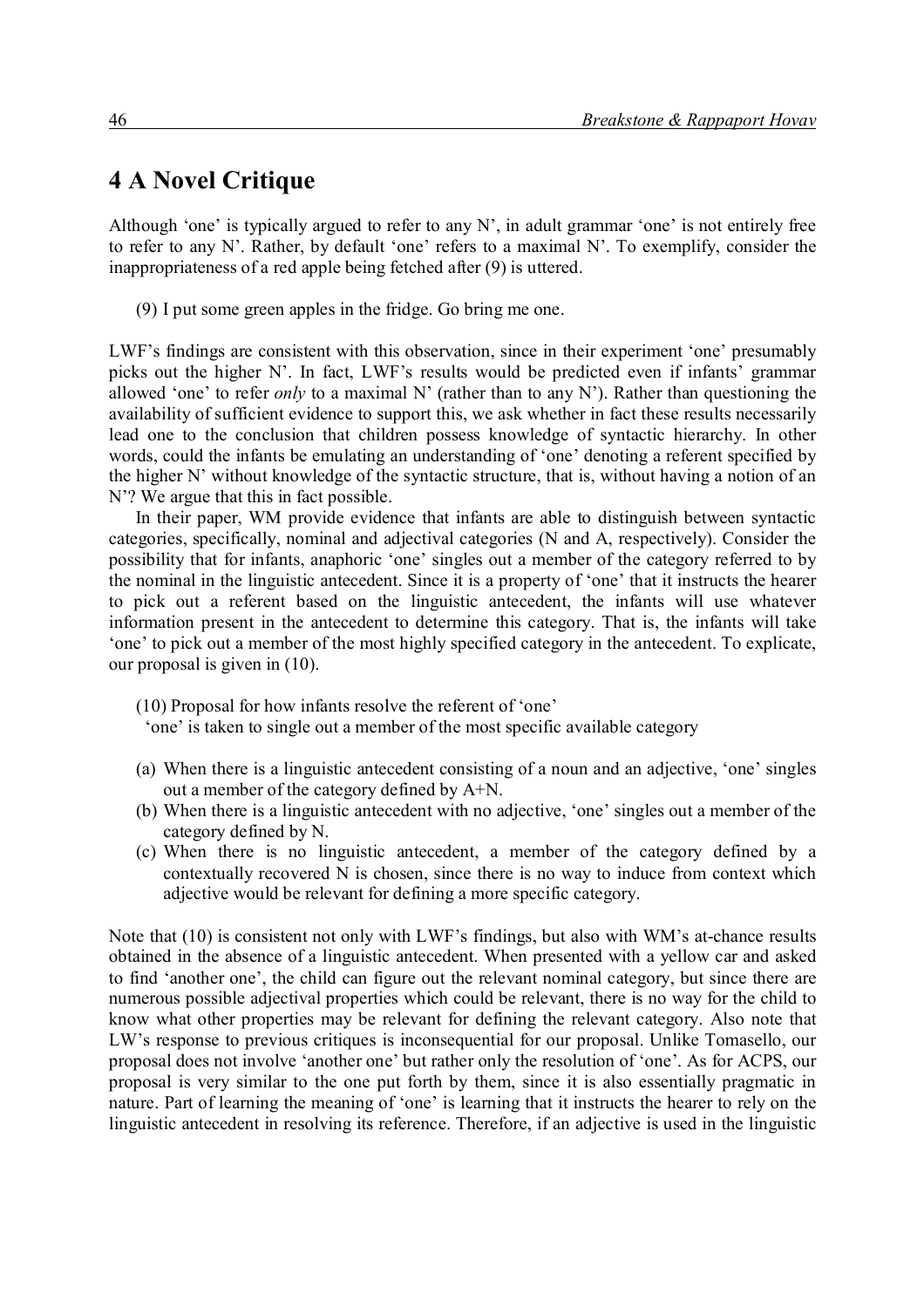antecedent, it must be relevant for the resolution of 'one'. However, while ACPS argue that pragmatic relevance can constitute evidence to support learning of N', we propose that infants might not be demonstrating knowledge of NP structure altogether, but rather knowledge of how to use adjectives to calculate the category for resolution of 'one'. According to our proposal, if anything is innate it is not the knowledge of hierarchical structure but rather the notion of building the appropriate conceptual category using a noun/adjective distinction. The noun builds the basic conceptual category and the adjective builds the subcategory.

#### **4.1 The Role of 'another'**

Although not reported in the original article, LWF ran their experiment also with 'now' in the anaphoric condition instead of 'another', i.e. *"Do you see one now?"* instead of the original *"Do you see another one?"* The results obtained for this variant of the experiment are described in LW's response to Tomasello, as showing a "reliable preference" (p. 160) to the familiar object, as in the original variant (though the actual results are not reported). This means that LWF's results cannot be explained – as suggested by Tomasello – by assuming that children to do not analyze 'another one' into its constituent parts. The question is whether 'another' nevertheless has some contribution to the results. We argue that it is possible that it does, especially if we are correct in interpreting LW's phrase "a reliable preference" as indicating a less significant effect in the absence of "another". Our reasoning for this hypothetical effect-reduction is as follows.

Note that the default resolution, wherein 'one' refers to a maximal N' can be overridden, even in the presence of a linguistic antecedent, as in (11-a). However, in the presence of 'another' overriding maximality is no longer an option, (11-b).

- (11) a. I have a yellow bottle and you have a blue one.
	- b. # I have a yellow bottle and you have another blue one.
	- c. I have a yellow bottle and you have another one.

If 'another' carried no semantic import, as LWF implicitly assume, (11-a) and (11-b) should both be just as good, and (11-c) shouldn't be any better than (11-b). Instead it seems that (11-b) is degraded in much the same way as (12-a) and (12-b) are.

- (12) a. # I have a yellow bottle and you have a blue one too.
	- b. # I have a yellow bottle and you also have a blue one.

Our conclusion is that 'another' bars overriding of choosing the most specifically defined category in the presence of a linguistic antecedent. Table (13) summarizes our proposal.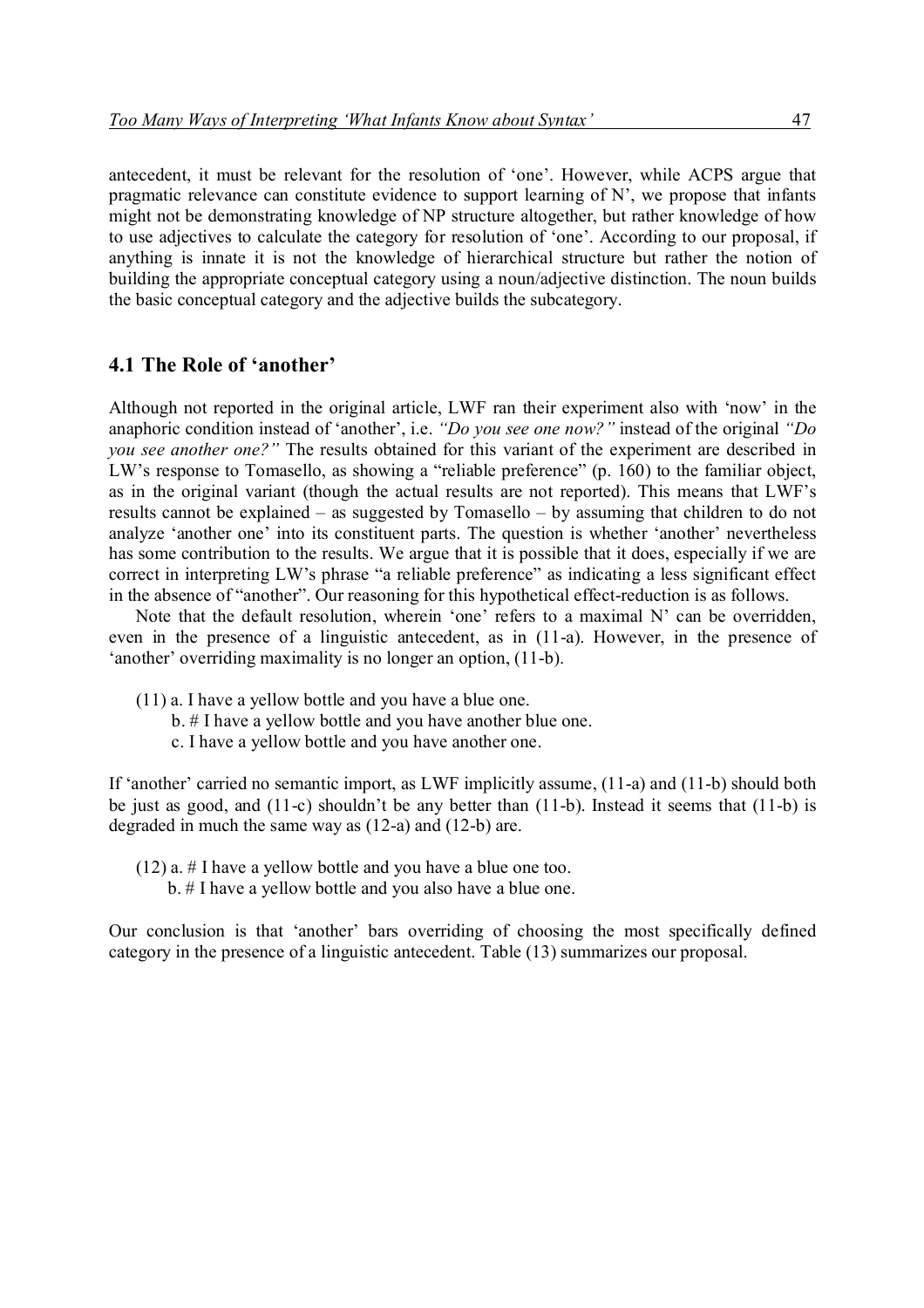|             | - Ling. Antecedent                          | + Ling. Antecedent                                                                                  |
|-------------|---------------------------------------------|-----------------------------------------------------------------------------------------------------|
| - another   | 'one' singles out a member<br>of category N | 'one' singles out a<br>member of the most<br>specifically defined<br>category, unless<br>overridden |
| $+$ another |                                             | 'one' singles out a<br>member of the most<br>specifically defined<br>category; no overriding        |

(13) Proposal for how infants resolve the referent of 'one' (with and without 'another')

#### **4.2 Taking Stock**

Our proposal in (10) as well as its extension in (13) are consistent with 'one' referring to the  $N^0$ , obviating the need to assume knowledge of syntactic NP structure in order to account for LWF's results. As it stands, we see no reason to prefer a syntactic explanation over our explanation. In fact, the syntactic explanation for the performance of the infants in the experiments can be shown to be circular. This explanation argues that the infants have knowledge of N' because they take 'one' to refer to the string 'yellow bottle'. But notice that the conclusion that the infants have knowledge of N' rests on the assumption that anaphoric reference is possible only with constituents, and such a constraint on anaphoric resolution presupposes knowledge of hierarchy, which is exactly what we are seeking to prove. That is, the demonstration of innate syntactic knowledge depends on presupposing the existence of the very same syntactic knowledge. Barring a noncircular syntactic account, the category-based account may in fact be superior.

It is perhaps important to point out that arguments for  $N'$  in the adult grammar rest primarily on the fact that 'one' cannot refer to  $N^0$  and must refer to a larger constituent. But the data which demonstrate this have to do with the contrast between complements and adjuncts, as in the contrast in (8) above. Such data are probably consistent *only* with a syntactic account, and not the kind of account we have put forth here. However, we know of no evidence showing that infants are sensitive to the distinction evinced by such data.

#### **4.3 A Proposed Experiment**

In order to determine whether the infants are not just calculating a category based on the intersection of properties of the N and A, but in fact do rely on some kind of structure, we propose the following experiment. As in LWF's original experiment infants would first undergo a familiarization phase in which they are presented with a single labeled item, except that now the item is modified by two distinct adjectives (*"Here's a big yellow square"*). Following familiarization, two items, each of which agree with only one of these modifiers (e.g. a big red square, and a small yellow square) are presented to the infants who are randomly assigned a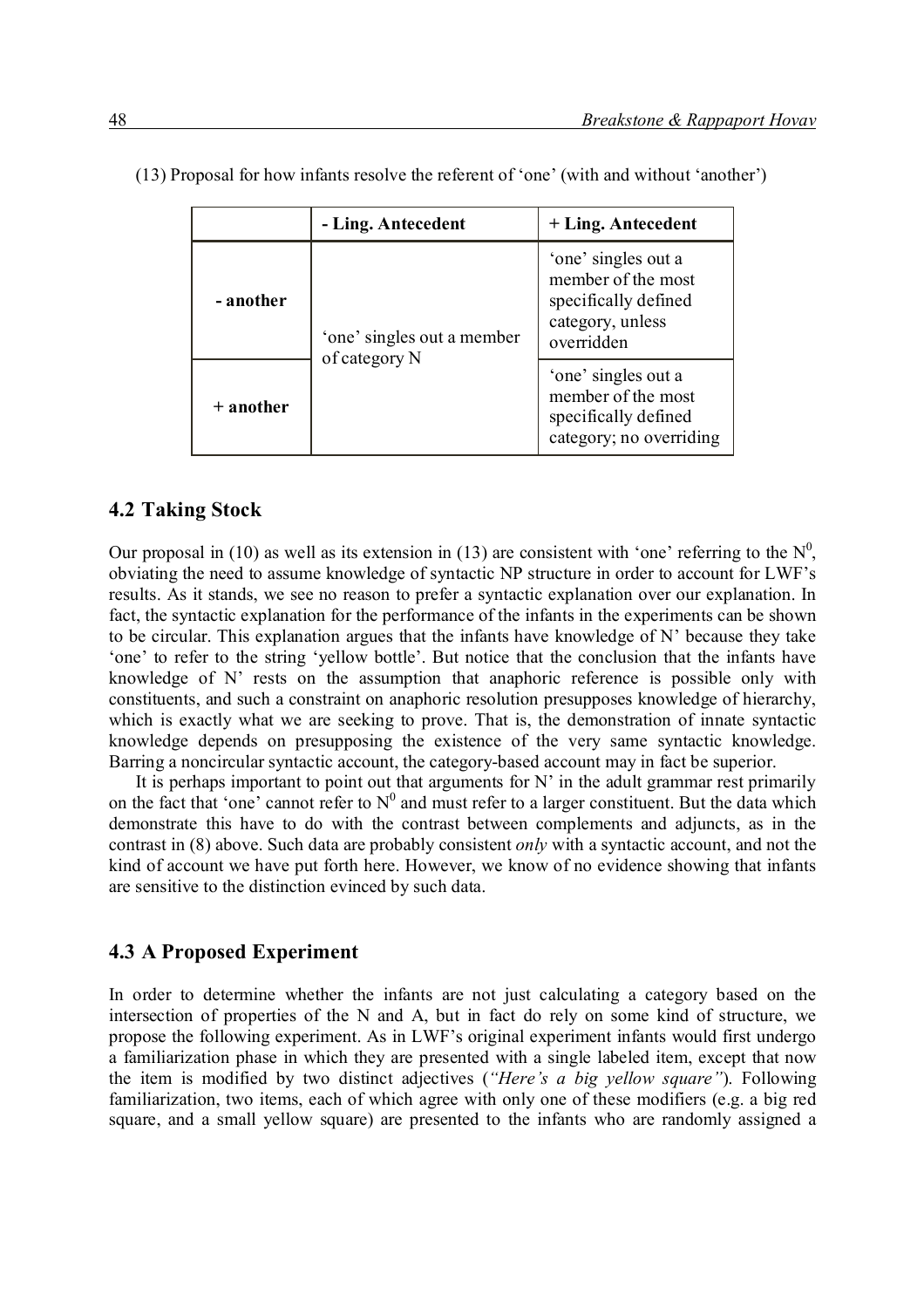control or an anaphoric condition. In the control condition, infants hear a neutral phrase ("*Now look. What do you see now?"*) while in the anaphoric condition, subjects hear a phrase using the anaphoric expression 'one' ("*Now look. Do you see another one?*"). See figures 4 and 5.<sup>1</sup>





Figure 4: *Familiarization phase* **Figure 5:** *Anaphoric and control conditions (a big yellow square is shown) (a big red square and a small yellow square are shown)*

We would predict at-chance results for the control condition, since it doesn't contain an item identical to what was previously presented. As for the anaphoric condition, if the results turn out to indicate that infants show a preference for the item agreeing with the structurally-closer modifier (i.e. the small yellow square in figure 3) this would indicate that calculating the category based on the properties of the N and A's can't be the whole story, since in this condition, each stimulus differs from the big yellow square in one property. Rather some form of structure (even if only proximity) must be involved in the resolution of the referent. We note that our proposed experiment will still fall short of demonstrating that infants have knowledge of the correct condition on resolution, namely that 'one' can refer to any N' but not to  $N^0$ . As noted above, to demonstrate knowledge of the correct condition, one would have to show that infants are sensitive to the complement/adjunct distinction in (8).

# **5 Conclusion**

LWF have presented experimental results showing that infants can resolve anaphoric 'one' appropriately when accompanied by 'another' (as well as 'now'). They take this to indicate that infants have knowledge of the hierarchical structure of NP as well as the fact that 'one' cannot refer to  $N^0$ .

In contrast, we have argued that another account is possible. Under the alternative account 'one' is interpreted by default to refer to a member of the most specifically defined category of the linguistic antecedent, and 'another' bans overriding of the default. In absence of a linguistic antecedent the contextually induced N defines the category. The interpretation we propose is consistent with 'one' referring to an  $N^0$ . We therefore conclude that LWF's results do not conclusively show that infants have the relevant syntactic knowledge, except perhaps for a noun/adjective distinction guiding them through a category-based resolution.

<sup>-</sup><sup>1</sup> We note that before running the proposed experiment, additional considerations must be carefully worked out; for example, it must be ensured that the competing characteristics (here, size and color) are equally salient for infants.